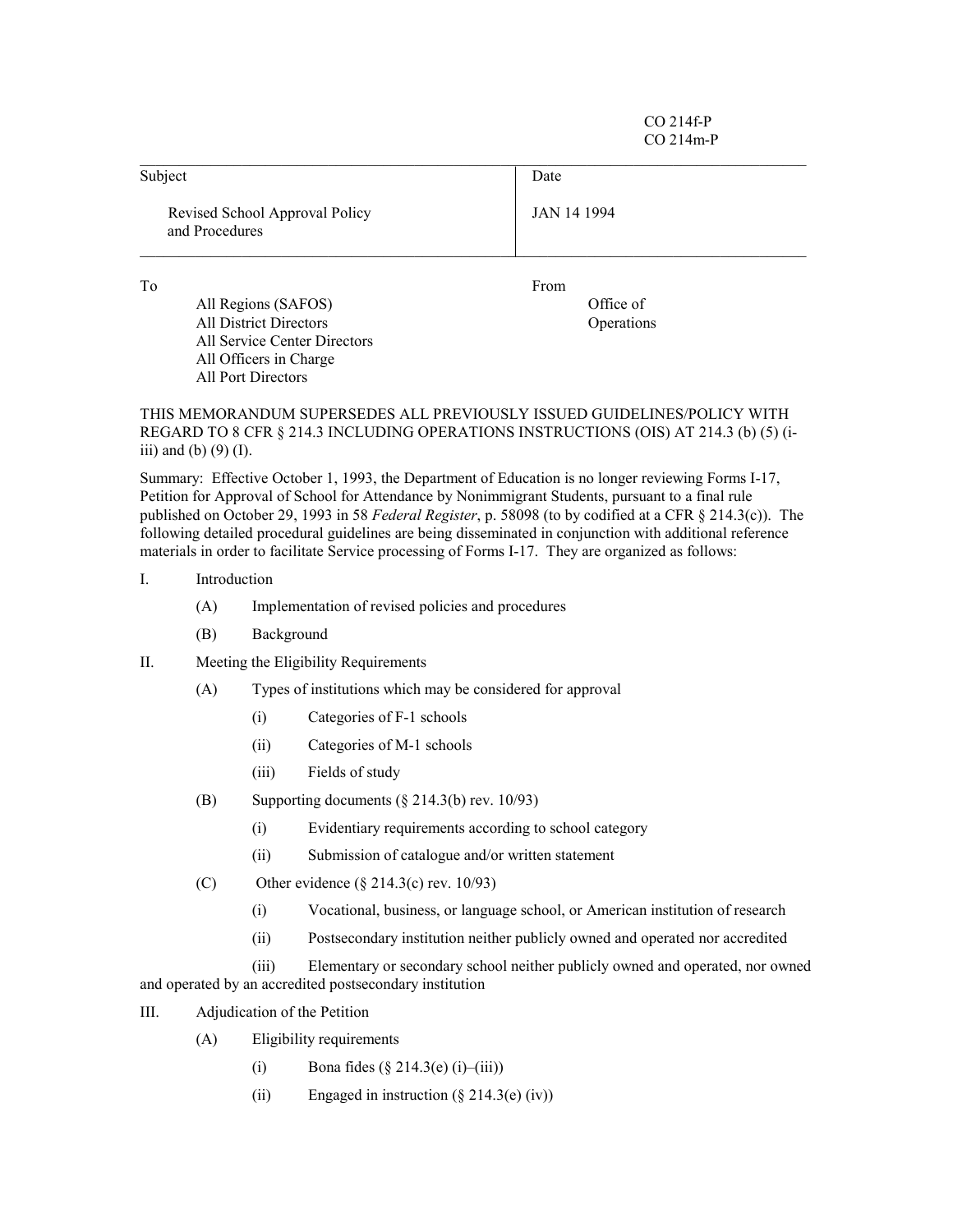- (B) Interview and/or site visit
- (C) Full course of study requirements
- (D) Approval of the petition
- (E) Denial of the petition
- (F) Filing of the petition

## I. INTRODUCTION:

(A) Implementation of revised policies and procedures:  $8 \text{ CFR } \frac{8}{3}$  214.3(c) has been revised to remove the provision for Department of Education consultation for individual schools and emphasize the importance of additional evidence in I-17 adjudications. Currently, Headquarters Adjudications (MQADN) is reviewing all policies, regulations and procedures pertaining to school approvals in light of Service-wide resource constraints in preparation for publication of a new proposed rule. HQADN feels confident that with sufficient guidance and support, Service officers can process I-17s smoothly and efficiently without advisory opinions from the Department of Education.

Until a final rule takes effect, the modifications detailed below are expected to streamline and standardize I-17 adjudications without placing additional burdens on Service adjudications' resources. As part of this policy memorandum, local offices are being provided with copies of relevant reference and training materials including a directory of accredited postsecondary education institutions<sup>1</sup> which by definition meet the eligibility requirements at  $\S 214.3(e)$  (i)–(iii). In addition, I-17 adjudications are expected to be part of future Journeyman Immigration Examiner and Field Examiner training.

(B) Background: Dating from 1965, the existing school approval process was designed to ensure that the petitioning school would provide instruction suitable to the needs of foreign students, and that it would act in accordance with the regulations at 8 CFR when admitting and advising foreign students. Currently, there are over 28,000 campuses approved for attendance by F-1 and/or M-1 nonimmigrant students. In FY 1993 alone, the Service received almost 2,000 new petitions for school approval. Each of these required an average of 2.85 hours Service officer time, and many required Department of Education review.

Historically, Department of Education reviews were based on the guidelines at 8 CFR § 214.3, and were designed to serve as only one factor among many to be considered in the adjudicative process. Although these reviews were a good indication of whether or not a petitioning school provided suitable instruction, they were never intended to supersede comprehensive adjudication by a Service officer. By 1993, however, the combination of new and expanded statutory requirements imposed on the Department of Education by the Higher Education Amendments of 1992, generally increasing workload, and staffing limitations forced the Department of Education to reexamine their responsibility and basic mission. As a result, the Department of Education decided to discontinue the individual review of school petitions submitted by the Service.

## II. MEETING THE ELIGIBILITY REQUIREMENTS:

(A) Types of institutions which may be considered for approval: Because only those types of institutions listed in  $\S 214.3(a)$  may be considered for approval, a petition must state clearly that the petitioner falls within one of the categories so listed. This is accomplished by either submitting a cover letter stating that the petitioning school seeks approval as a particular type of institution, or checking the appropriate combination of questions on Form I-17 (i.e., questions 5, 14, and 16). When afforded the opportunity, Service officers should encourage the prospective petitioner to include a cover letter because the current version of Form I-17 in confusing in this regard.

A petition that does not clearly identify the category, indicates eligibility in more than one category, or indicates eligibility to enroll a classification of students for which it is not eligible (e.g., a vocational school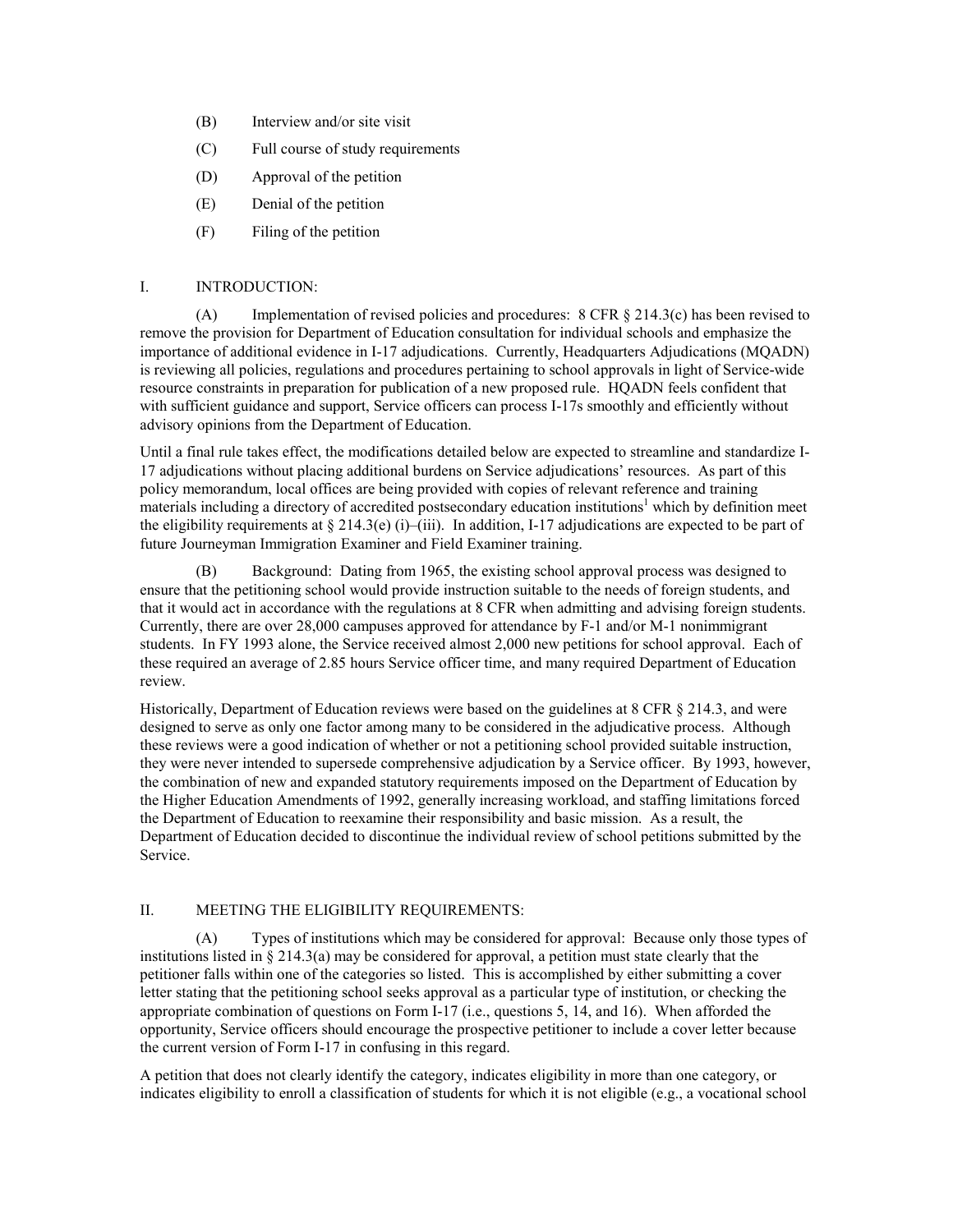seeking to enroll F-1s) should be returned with a request that the petitioner pick one category and submit the evidence required for that category.<sup>2</sup> A postsecondary institution which operates a high school and seeks approval for both postsecondary and high school students must submit two separate petitions but only one fee. If the resubmitted petition does not clearly indicate the category at  $\S 214.3(a)$  under which it seeks approval, it should be denied because only institutions of the types so listed may be approved for admission of F-1 and/or M-1 students.

(i) Categories of F-1 schools: The Department of Education has advised the Service of the following general distinctions among institutions listed at  $\S 214.3(a)$  (i):

 $(1)$  For both "a college or university, i.e., an institution of high learning which awards recognized bachelor's, master's, doctor's or professional degrees" and "a community college of junior college which provided instructional in the liberal arts or in junior college which provides instruction in the liberal arts or in the professions and which awards recognized associate degrees" the distinguishing factor is the award of "recognized" degrees.

(a) For purposes of the  $I-17$  adjudication process, a "recognized" degree is one which is awarded by an "accredited" institution or program that has been reviewed by the appropriate agency or association and found to meet certain standards; such an agency or association must itself be ìnationally recognizedî by the Secretary of Education as a reliable authority on the quality of instruction in question.

(b) Evidence of accreditation may take the form of either a listing in a current published directory such as the "Higher Education Directory" or "Accredited Institutions of Postsecondary Education: Programs and Candidates" or a notarized copy of the accreditation approval notice. Whether an accrediting agency or association has been so recognized by Secretary of Education may be verified by checking the current version of "Nationally Recognized Accrediting Agencies and Associations" (updated every two years by the Department of Education).

(2) A "seminary" generally trains priests, ministers, or rabbis and awards a degree or

certificate.

(3) A "conservatory" is a school of music or dramatic art which awards a degree or certificate. (4) An "academic high school" (usually grades  $9-12$ ) provides college preparatory

instruction.

(5) An "elementary school" (grades  $K-8$ , and sometimes 9) includes lower, middle and junior high schools.

 $(6)$  An "institution which provides language training, instruction in the liberal arts or fine arts, instruction in the professions, or instruction or training in more than one of these disciplines" encompasses programs which are primarily academic but may have a secondary emphasis on career training, including those at Montessori training academies, certain business schools, and some computer programming (not technology) programs. Such institutions may award a certificate or unrecognized degree. However, if the degree awarded is recognized (i.e., the school is accredited), the school should seek approval as an institution of high learning under (II) (A) (i) (1) above.

(ii) Categories of M-1 schools: The Department of Education has advised the Service of the following general distinctions among institutions listed at  $\S 214.3(a)$  (ii):

 $(1)$  For a "community college or junior college which provides vocational or technical training and which awards recognized associate degrees" the distinguishing factor is the award of "recognized" degrees as per (II) (A) (i) (a)  $\&$  (b) above; such training usually leads to a job rather than a bachelor's degree program.

(2) A "vocational high school" (grades 9 or  $10-12$ ) provides instruction in the trades or technical occupations.

(3) A "school which provides vocational or nonacademic training other than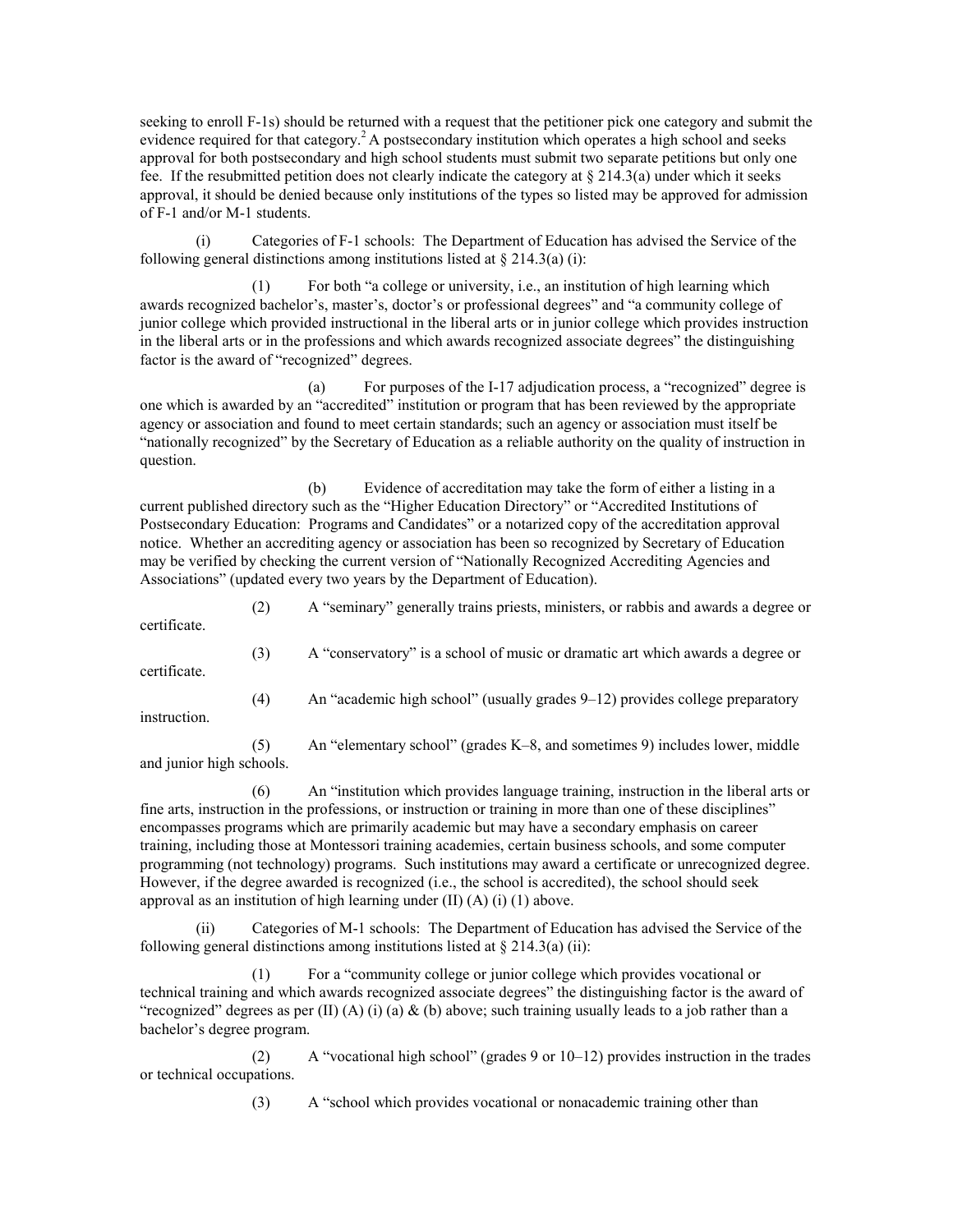language training" encompasses programs which are primarily career-oriented but may have a secondary emphasis on basic academic subjects. They are often "proprietary" or private for-profit educational concerns (e.g., food service management institutes, religious schools other than seminaries, acting or drama schools other than conservatories, flight/pilot schools, hair styling academies, secretarial schools, acupuncture schools, computer technology institutes). Such institutions may award a certificate or unrecognized degree.

(iii) Fields of study: The Department of Education has advised the Service of the following general distinction among fields of study mentioned in  $\S$  214.3 (a):

 $(1)$  The "liberal arts" are those fields of study of general cultural concern such as literature, philosophy, history and, in some cases, theology.<sup>3</sup>

 $(2)$  The "fine arts" are those which exist chiefly for beauty rather than utility, such as music, sculpture, and painting (as opposed to photography which is usually taught as a technical skill unless in conjunction with a degree in fine arts).

 $(3)$  The term "profession" includes but is not limited to architects, engineers, lawyers, physicians, surgeons, and teachers in elementary or secondary schools, colleges, academies, or seminaries (Immigration and Nationality Act  $\S$  101(a) (32)).

 $(4)$  The terms "vocational" and "technical" relate to training in a trade, technique, or mechanical or industrial skill.

(B) Supporting documents at  $\S 214.3(b)$ : A petition must be submitted with all supporting documentation required by  $\S 214.3(b)$  and any additional evidence specified in  $\S 214.3(c)$  (revised as of October 1993) to prove that the school qualifies for approval pursuant to  $\S 214.3(e)$ . If the petition is practically complete (e.g., missing only one required document), it may be returned with a specific request for additional documentation. A petition which is missing more than one documentary requirement or has already been returned once for insufficient documentation and still is incomplete should be denied pursuant to a CFR  $\S 214.3(e)$  because the petitioner would have failed to establish that it meets the criteria specified for eligibility.

(i) Evidentiary requirements according to school category: The following are reviewed in the order each appears in  $\S$  214.3.

 $(1)$  A "school or school system owned and operated as a public educational institution or system by the United States or a State or a political subdivision thereof<sup>\*</sup> must submit a certification to that effect signed by the appropriate public official who must also certify that s/he is authorized to provide such certification. A "private or parochial elementary or secondary school or school system<sup>"</sup> must meet the requirements of the State or local public educational system and must submit a certification to that effect signed by the appropriate public official who must also certify that s/he is authorized to provide such certification. Both these certifications may take the form of a state license or approval.<sup>4</sup> Such schools may also be accredited. However, accreditation may not be substituted for the required certifications.

(2) All other schools (except as noted in (a) and (b) directly below) must be licensed, or approved or accredited and submit a certification to that effect signed by the appropriate official who must also certify that s/he is authorized to provide such certification. A charter is not a license, approval or accreditation. A petition which does not include a certification of licensure, approval, or accreditation should be denied pursuant to  $\S$  214.3(b).

(a) In lieu of such certification, a school (other than a flight/pilot school) which offers courses recognized by a state educational authority as appropriate for study by veterans under the provisions of a 38 U.S.C.  $\S 3675$  and 3676 may submit a statement of recognition for specific programs signed by the appropriate public official who must also certify that s/he is authorized to do so. The statement of recognition must be for the same program(s) listed on Form I-17.

(b) Flight/pilot schools must be licensed or approved by the state and approved by the Federal Aviation Administration (FAA). In certain cases, the state license/approval will be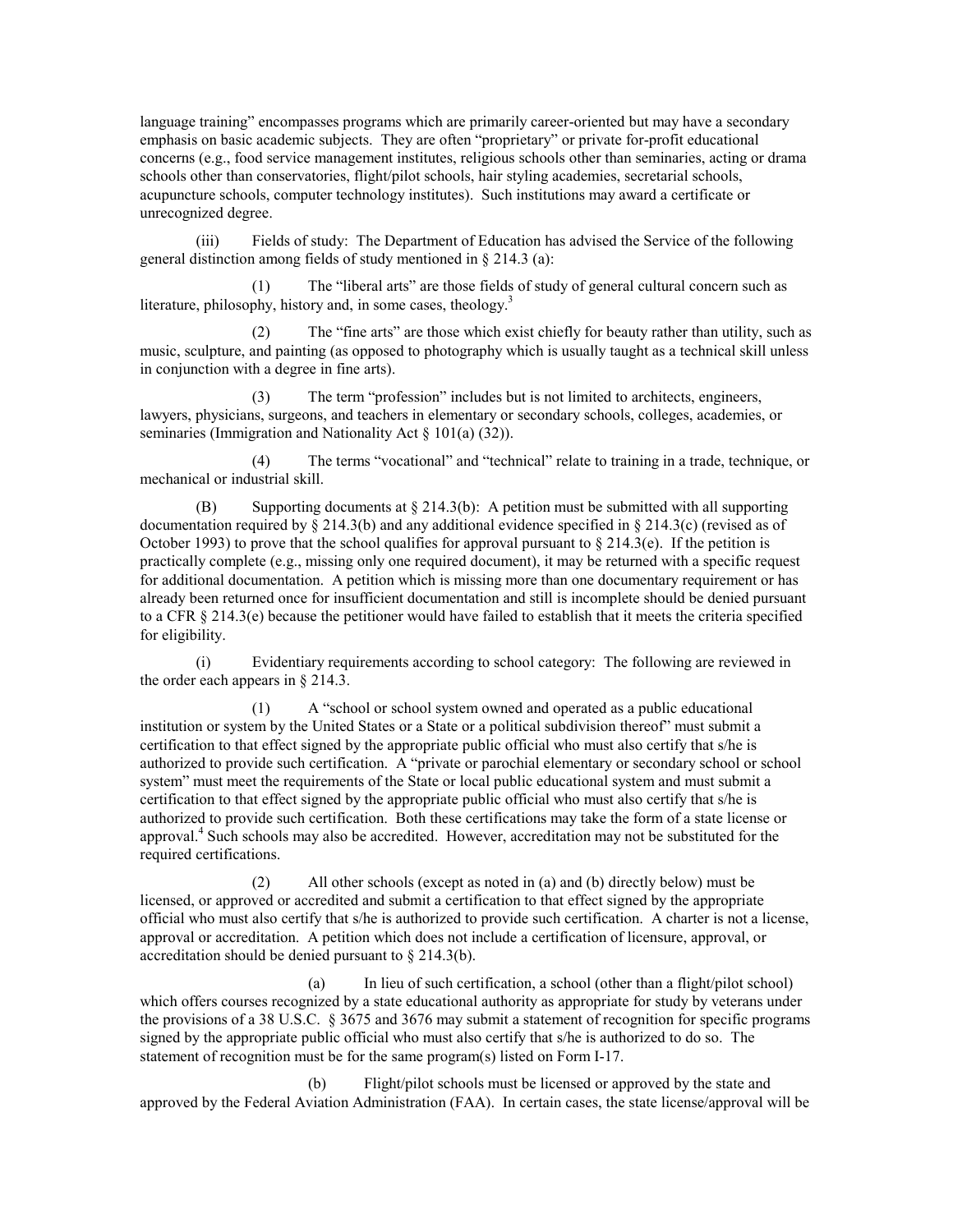issued by the transportation, not the education, agency. In all states, FAA approval will take the form of an ìair agency certificateî and must include a list of authorized courses, instruction ratings, and flight hours, and an attachment certifying approval pursuant to  $14$  CFR Part  $141<sup>5</sup>$  Flight schools may also be accredited. However, accreditation may not be substituted for state licensure/approval and FAA approval.

(ii) Submission of catalogue and/or written statement: All petitioning schools, except as provided in § 214.3(b) (1), (2), and (3) (i.e., a school or school system owned and operated as a public educational institution or system by the United States or a State or a political subdivision thereof, a school accredited by a nationally recognized accrediting body, or a secondary school operated by or as part of a school so accredited) must submit a catalogue and/or written statement with the following information:

(1) size of physical plant (e.g., description of school buildings and grounds);

(2) nature of facilities for study and training (e.g., number and size of classrooms, size of library and number of volumes it contains, specialized facilities such as laboratories, and practice rooms);

(3) educational, vocational, or professional qualifications of the teaching staff (e.g., resumes or curriculum vitae);

(4) salaries of the teachers (i.e., specific salaries or hourly rates of pay);

 $(5)$  attendance and scholastic grading policy (e.g., when a student's enrollment is terminated for failure to attend classes, when a student is placed on academic probation);

amount and character of supervisory and consultative services available to students and trainees (e.g. faculty to student ratio, office hours, counseling services, tutoring and mentor programs);

(7) current finances, including a copy of accountant's last statement of school's net worth (i.e., the difference between assets and liabilities), as well as total income and expenses certified to be true and correct either by the accountant or by the owner of the petitioning institution).<sup>6</sup>

Other evidence at  $\S 214.3(c)$ : The Department of Education has advised the Service that certain categories of institutions must submit evidence in addition to that described above.

(i) A vocational, business, or language school, or American institution of research recognized as such pursuant to 8 CFR 5 316.20 must submit evidence that its courses of study fulfill the appropriate educational, professional, or vocational objective and are not avocational or recreational in character. Evidence of accreditation is sufficient to meet this requirement. Otherwise the following documents must be submitted:

(1) For institutions seeking F-1 approval and vocational schools which award recognized associate degrees: letters from at least three accredited institutions attesting that graduates from the petitioning institution have been and are accepted unconditionally. Such letters must state the name of the petitioning school, the name of its graduate(s), date of enrollment, and the new program(s) into which the graduate(s) has (have) been accepted; or

(2) For all other institutions seeking M-1 approval: letters from at least three employers attesting that recent graduates of the petitioning school (within the last two years) are fully qualified in the field of training. Such letters must be written on company letterhead and state the name and title or position of the graduate, the school from which s/he graduated, and dates of employment with the firm. Letters from graduates who are self-employed are not acceptable.

(ii) A postsecondary institution neither publicly owned and operated nor accredited must submit evidence that it credits have been and are accepted unconditionally by at least three accredited institutions of higher education. The following documents meet this evidentiary requirement:

(1) For institutions seeking F-1 and/or M-1 approval, letters on institutional letterhead from at least three accredited institutions attesting that the accredited institution unconditionally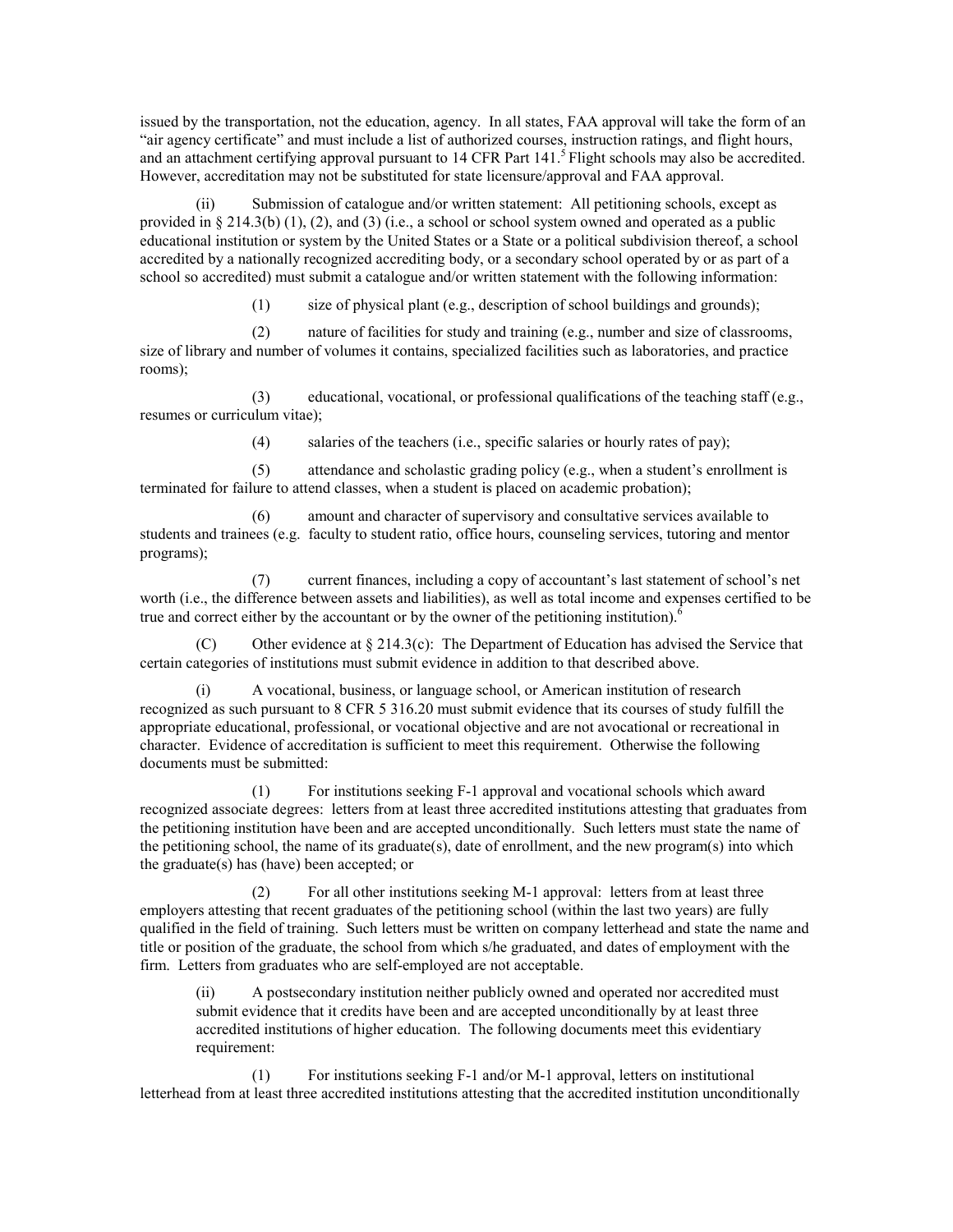accepts and has accepted credits from the petitioning institution. Such letters must state the name of the petitioning school, the name of its graduate(s), date of enrollment at the accredited institution, and the  $program(s)$  in which the petitioner's graduate(s) enrolled at the accredited institution; or

(2) Evidence that the institution or program has established satisfactory assurance of accreditation from the appropriate accrediting body.<sup>7</sup>

(iii) An elementary or secondary school that is neither publicly owned and operated, nor owned and operated by an accredited postsecondary institution must submit evidence that attendance satisfies the compulsory attendance requirements of the state in which it is located and that graduation from the petitioning school qualifies students for acceptance by schools of higher educational level which are either publicly owned and operated, or accredited, or owned and operated by an accredited institution. The following documents satisfy this requirement:

(1) A certificate of accreditation or approval from the appropriate local educational agency, if such an agency is required by the State to approve private schools through an on-site team visit using local or State approved standards (see footnote #4); or

(2) A certificate of accreditation or successful evaluation by an organization holding membership in the Council for American Private Education (1726 N St., NW, Washington, DC 20036; tel. 202-659-0016), or the American Association of Christian Schools (PO Box 2189, Independence, MO 64055; tel. 816-795-7709, fax, 816-795-7462); and

(3) Letters on institutional letterhead from at least three institutions of higher educational level which are either publicly owned and operated, or accredited, or owned and operated by an accredited institution attesting that graduates from the petitioning institution have been and are accepted unconditionally.

## III. ADJUDICATION OF THE PETITION BY THE SERVICE.

(A) Eligibility Requirements: Once the school has submitted a complete application, the Service officer must determine whether or not it meets the four criteria for approval at  $\S 214.3(e)$ .

Bona fides ( $\S 214.3$ (e) (i)–(iii)): The Department of Education has advised the Service that publicly owned and operated schools and those accredited by a nationally recognized accrediting agency meet these first three criteria by definition. All other schools must satisfy the following criteria:

(1) <sup>4</sup>Bona fide school" (§ 214.3(e) (i)): For purposes of I-17 approval, this means an institution which provides an educational program. A "school" which merely gives credit for instruction provided by other schools or for accomplishments such as "life experience" would not be considered to be providing an educational program. Nonaccredited schools can meet this criterion by submitting the evidence under (II) (c) (i), (ii), or (iii) above.

(2)  $\cdot$  <sup>exerci</sup>bished institution of learning or other recognized place of study<sup>?</sup> ( $\S$  $214.3(e)$  (ii)). Nonaccredited schools must have been in operation and enrolling students for at least two years or have established satisfactory assurance of accreditation from the appropriate accrediting body (cf. footnote #7).

(3) <sup>\*\*</sup>Necessary facilities, personnel, and finances to instruct in recognized courses leading to an educational, vocational, or professional objective"  $(§ 214.3(e) (iii))$ . Nonaccredited schools may meet this requirement by submitting the evidence required under  $(II)$   $(B)$  and  $(C)$   $(i)$ ,  $(ii)$ , or  $(iii)$  above.

(ii) Engagement in instruction ( $\S 214.3(e)$  (iv)): All schools petitioning for approval must demonstrate that they are actually engaged in instruction of the courses listed on the I-17. This can be determined by comparing the information on the institution's courses of study and the number of students currently enrolled with the information provided on Form I-17 (i.e., questions #19 and #22). For example, if a school offering a certificate in English for Business Purposes indicates that the average number of classes is 10 and the average number of students is 100, but in reality it regularly offers only one beginning English course with  $10$  students and  $1$  teacher, then the school cannot be considered to be "engaged" in the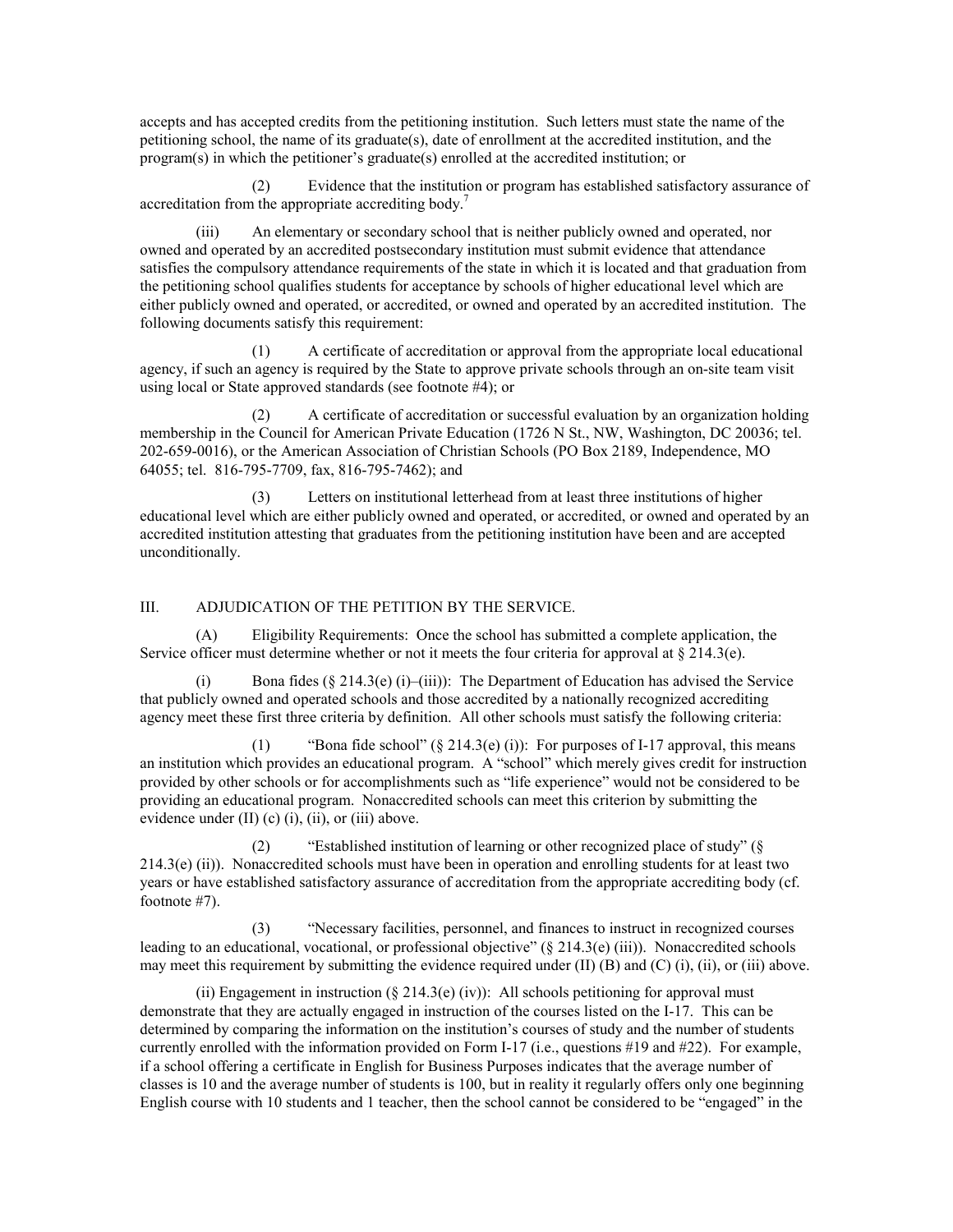instruction for which approval is sought. Institutions which fail to demonstrate that they are engaged in the instruction described on the petition should be denied pursuant to  $\S 214.3(e)$  (iv).

(B) Interview and/or site visit: Although it is not always necessary to interview an authorized representative of a petitioning school, there are times when an interview and even a site visit are appropriate especially if the school is neither publicly owned and operated, nor accredited, nor owned and operated by an accredited institution. Service officers are encouraged to visit the premises of a petitioning school as their time permits, or to request a formal investigation of the petitioning school by a Field Immigration Examiner. The findings of any interview/site visit/investigation must be documented for the petition record.

(C) Full course of study requirements: In addition to the eligibility criteria at  $\S 214.3(e)$ , Service officers must take into consideration the requirement that nonimmigrant F-1 and M-1 students pursue a full course of study. This is most commonly an area of concern with petitions from language schools and schools offering only night classes. A school which does not provide sufficient class hours to enable students to meet the requirements at  $\S 214.2(f)$  (6) and (m) (9) is ineligible for approval.

Approval of the petition: A school approved for attendance by nonimmigrant students is notified using Form I-516 and sent copies of the necessary forms. However, some of the forms listed on the current I-516 are no longer in use, or have been superseded by other forms. Until the I-516 is revised, Service Officers should annotate the I-516 as per the attached sample before sending it to the school. At a minimum, the notice of approval should include a copy of the attached Federal regulatory resource list, a phone number for designated school official contact, and information regarding local liaison (e.g., scheduled days/hours for DSO liaison, walk-in EAD issuance, etc.).

(E) Denial of the petition: When notifying a petitioner of a denial, Service officers must give the reason(s) for the denial, cite the relevant provision of law, and notify the petitioner of his/her right to appeal to the Administrative Appeals Unit.

(F) Filing of the petition: The approved petition should be alpha-filed with all supporting documentation separately from other Service files in an area easily accessible by the appropriate Service officer. The carbon copies of Forms I-17, I-17a and, if appropriate, I-17b should be sent to the Service Data Processing Center (PO Box 140, Highway 25 South, London, KY 40741). Petitions which are denied should also be alpha-filed but should not be sent to the Service Data Processing Center.

> James A. Puleo Acting Executive Associate Commissioner **Operations**

Enc. [not reprinted here]

 $\mathcal{L}_\text{max}$  , where  $\mathcal{L}_\text{max}$  and  $\mathcal{L}_\text{max}$ 

<sup>&</sup>lt;sup>1</sup> For purposes of the school approval process the term "postsecondary institution" refers to any institution which requires a high school diploma or its equivalent for admission, similar to "institution of higher education" at § 214.3(c), and "institution of higher learning" at § 214.2(f) (6) (ii)) but not at §  $214.3(a)$  (2) (A) which covers only those schools which award a bachelor's or higher degree.

 $2^2$  A school seeking approval for attendance by both F-1 and M-1 students should indicate only one category under each classification, e.g., an institute which offers an associate degree in the professions and a certificate in vocational training.

<sup>&</sup>lt;sup>3</sup> Please note that "Ph.D." is the abbreviation for Doctor of Philosophy; thus a Ph.D. in Philosophy is a "Doctor of Philosophy in Philosophy."

<sup>&</sup>lt;sup>4</sup> State laws governing schools vary greatly (e.g., most states require compliance with compulsory